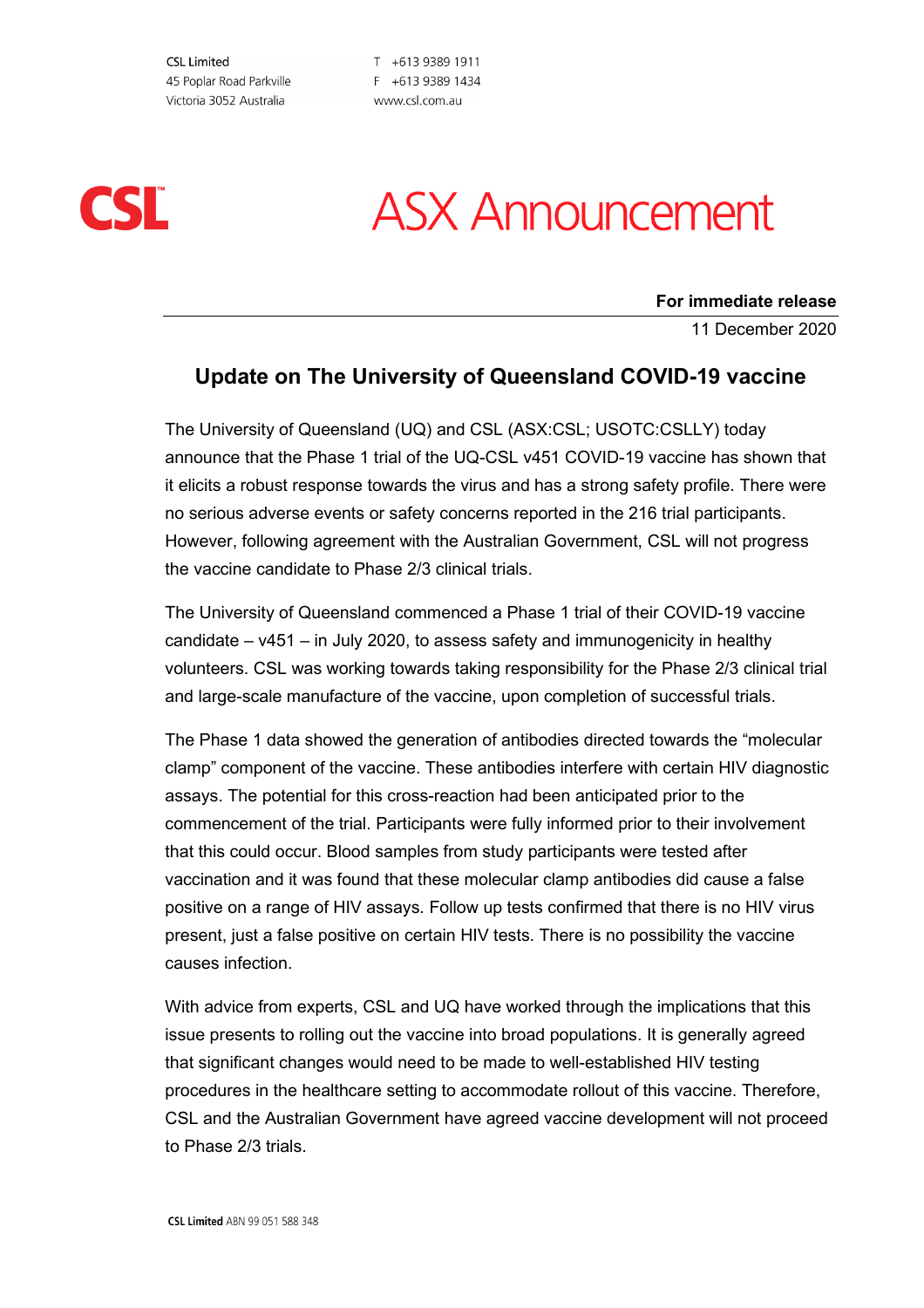

## **ASX Announcement**

Page 2

The Phase 1 trial will continue, where further analysis of the data will show how long the antibodies persist, with studies so far showing that levels are already falling. The University of Queensland plan to submit the full data for peer review publication in the future.

UQ Vice-Chancellor, Professor Deborah Terry, said while the outcome was disappointing, she was immensely proud of the UQ team who had shouldered a heavy burden of responsibility while the world watched on. "I also want to thank our many partners, our donors – including the Federal and Queensland Government – and of course the 216 Queenslanders who so willingly volunteered for the Phase 1 trials."

UQ vaccine co-lead, Professor Paul Young, said that although it was possible to reengineer the vaccine, the team did not have the luxury of time needed. "Doing so would set back development by another 12 or so months, and while this is tough decision to take, the urgent need for a vaccine has to be everyone's priority."

"I said at the start of vaccine development, that there are no guarantees, but what is really encouraging is that the core technology approach we used has passed the major clinical test. It is a safe and well-tolerated vaccine, producing the strong virus neutralising effect that we were hoping to see. So we will continue to push forward and we are confident that with further work the Molecular Clamp technology will be a robust platform for future vaccine development here in Australia and to meet future biosecurity needs.

Dr Andrew Nash, Chief Scientific Officer for CSL said "This outcome highlights the risk of failure associated with early vaccine development, and the rigorous assessment involved in making decisions as to what discoveries advance."

"This project has only been made possible by the innovative science developed by world-class scientists at The University of Queensland and the strong collaboration between our organisations, and many others, over the last 10 months. CSL and Seqirus